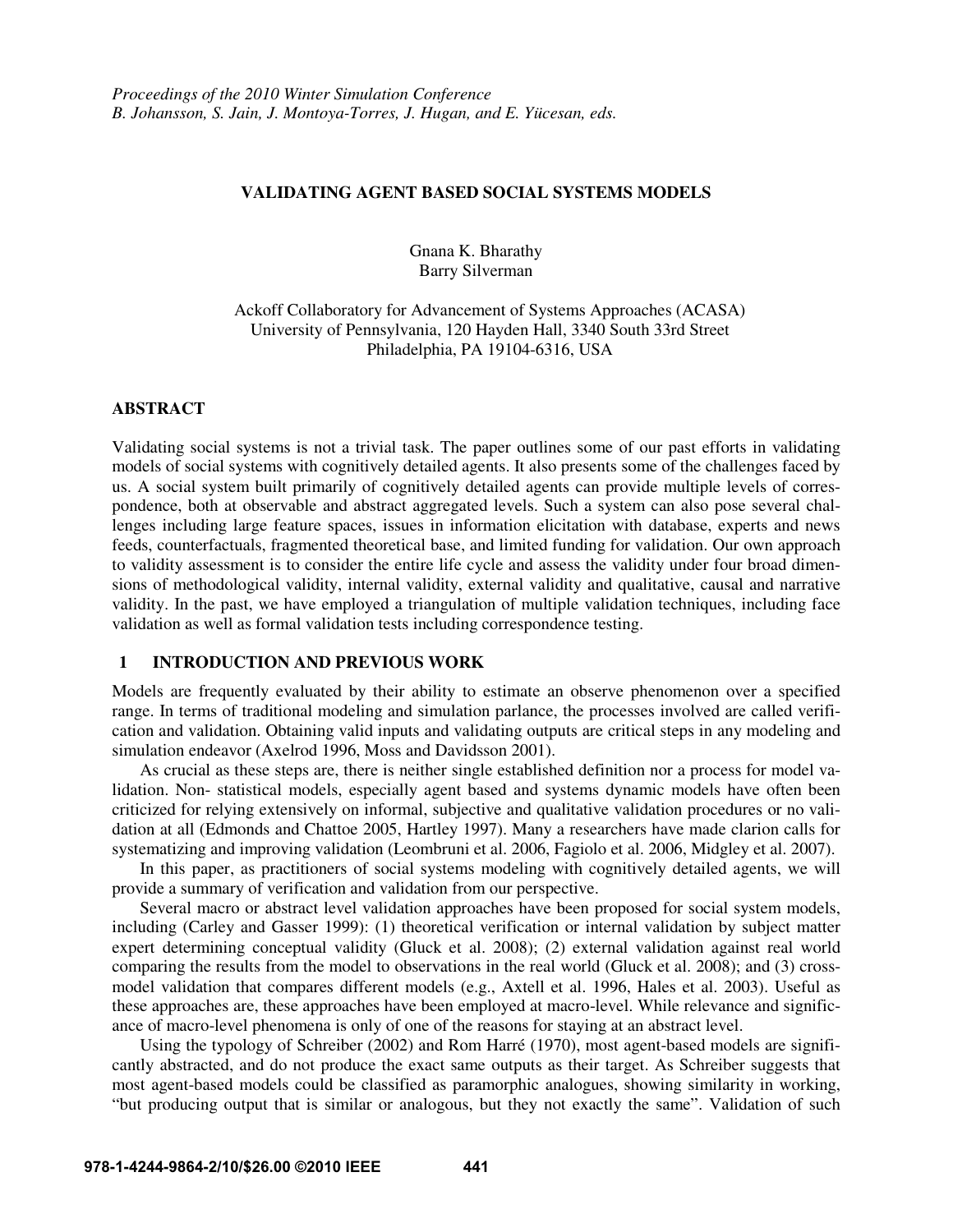models are carried out at an abstract level. Frequently, in these cases, validation is carried out by interpreting and telling a story from the patterns that are observed. In some cases, a macro-level correspondence test may also be carried out. Typically, if the story matches that of the real world phenomenon, then it is deemed validated. At such high levels of abstraction, it is really difficult to impose any more stringent conditions of validation than analogy. Gilbert (2004) on the other hand claimed that "to validate a model completely, it is necessary to confirm that both the macro-level relationships are as expected and the micro level behaviors are adequate representations of the actors' activity". However, this has neither been easy nor relevant for most models. In addition to high level of abstraction in typical cellular automata models, which would render micro-validation difficult, path dependencies and the stochastic nature of human behavior models (like other multi-agent models) render point-predictions impossible (Pahl-Wöstl, 1995). These, combined with scarcity of data, emergence, which is outside the specifications, and large parameter space render validation (and verification) exercises tenuous, at best.

The situation for cognitively detailed agent based models is not significantly different from that of simple agent model. For specialized, purely cognitive tasks and physically based applications (e.g., training on battlefield tactics, cockpits), greater validation has been achieved than that has been possible in the psychological based models. Not surprisingly, even in this decade, many an evaluation of synthetic agents have been based on the concept of 'believability" (Gratch and Marsella, 2004, Pew and Mavor, 1998).

Alongside problems, there have also been solutions, or at least debate. Moss and Edmonds have advanced such concepts as micro-macro and cross validation with case studies (Moss and Edmonds 2005). For example, Moss and Edmonds (2005) point out that by relying entirely on statistical validation methods (e.g. econometrics), "many statistical models fail to validate their analysis by any means other than statistically even though other [non-statistical] means are available". With advocacy for qualitative or subject evaluation, some researchers prefer to use the term "Evaluation of the Models" instead of validation (Schreiber, 2002).

The cognitively detailed human behavior models are relatively closer to homeomorph (Harré 1970) (although no such claim is made) than other abstract agent models, at least at the individual or societal level, which lends itself to the possibility of being validated in multiple dimensions/ aspects. Majority of the simple agent models only reach correspondence at very high level of abstraction. On the other hand, a cognitively detailed model can provide multiple levels of correspondence at the level of observable behaviors, measurable parameters. They could also be evaluated at higher levels of abstractions where aggregated and abstract states of the world can be compared.

Shannon (1987) suggests that since no model is absolutely correct in the sense of a one-to-one correspondence between itself and real life, especially the agent-based and human behavior varieties, one should not expect a black-and-white answer from modeling in general, and complex models in particular. Instead, the modeling should be treated as an iterative process of bringing about a (preferably) qualitative jump in the understanding. This seldom comes through answers the model gives, but, rather, through systematic participation in the exercise of modeling and the transparency it brings about, with stakeholders engaging in dialogue as the result of modeling or witnessing the model outcomes.

Forecasting is also closely related to  $V&V$  in the sense that a validated model is a prerequisite for forecasting. The most widely regarded research to date on prediction or forecasting in complex systems lies in the weather forecasting community. WCRP (2009) defines the term forecast to mean a "prediction of the future state (of the weather, stock market prices, or socio-political system)", and forecast verification as "the process of assessing the quality of a forecast".

In the following sections, we introduce some of the validation cases arising out of our social system model work. The purpose of our paper is not to demonstrate a generic validation methodology. Validation literature is extensive. For example, researchers such as Balci (1998), Petty (2009), MSCO (2006) discuss verification, validation and testing in general modeling and simulation. Balci outline 15 principles and 75 techniques in his 1998 paper that include a number of techniques that we employ. Instead, we hope to spur research in this direction by providing some cases of validation we had carried out in our social sys-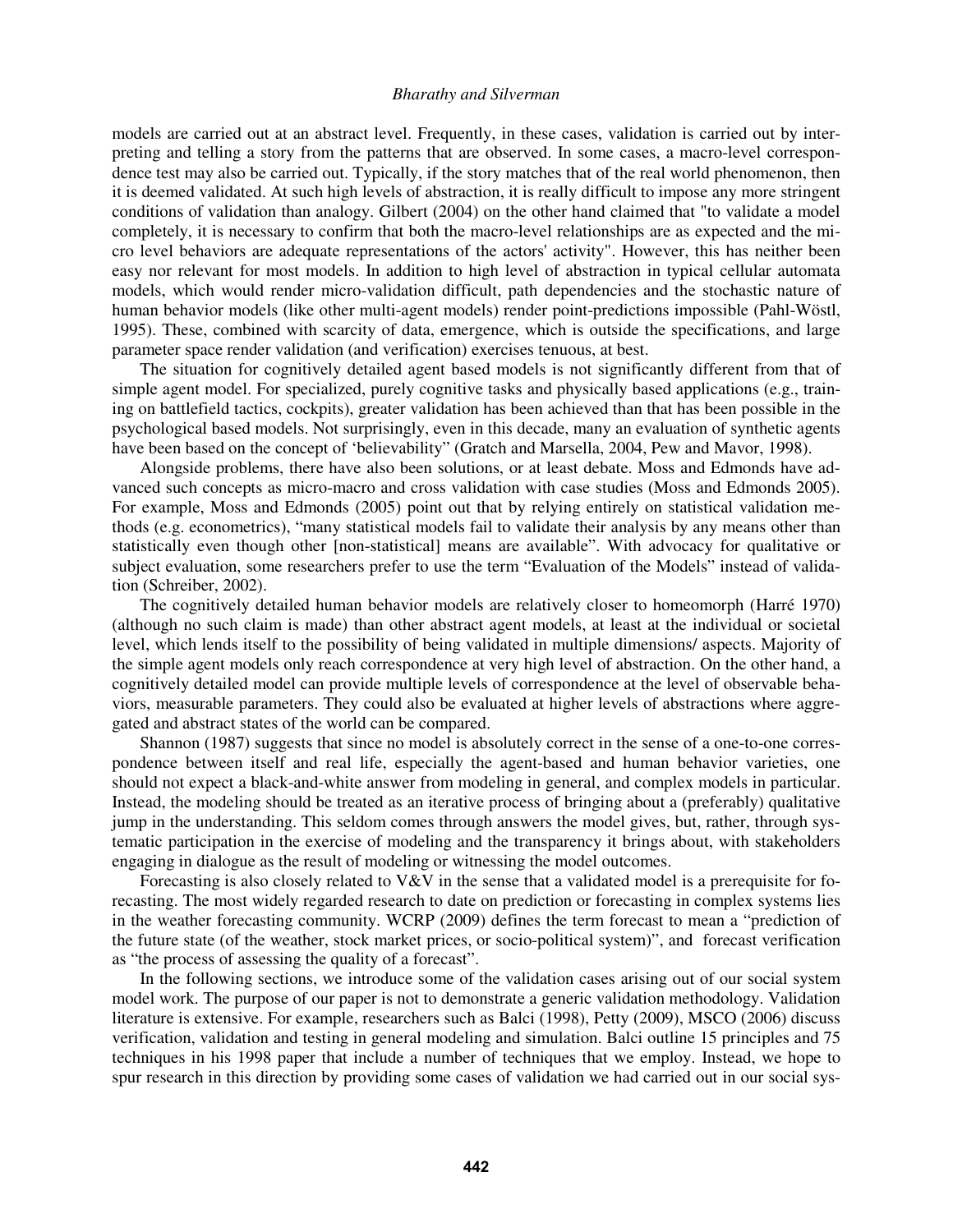tems modeling work. In doing so, we also highlight some formal as well as informal techniques employed in our modeling and simulation.

We begin with a caveat, that in social systems models, the ultimate objective of the model should not be for prediction, but for exploration and learning. However, the model will be evaluated as though it would be employed in a predictive setting, for without predictions, one cannot really evaluate a model quantitatively. That having been said, a model must be validated in commensurate with the end uses. For instance, if the purpose of the model is to be used in entertainment such as standard game engine, one does not need to validate it extensively. On the other hand, if the purpose is to be used as exploratory test bed to design policies, extensive verification and validation are required. The case of "serious game" would be somewhere in-between on that continuum.

# **2 VALIDATION CASES**

# **2.1 Description of the Model and some Challenges**

We have constructed, using a framework named CountrySim/ FactionSim, a country based on multiresolution agent based approach. This model has a virtual recreation of the significant agents (leaders, followers, and agency ministers), factions, institutions, and resource constraints affecting a given country and its instabilities.

 These agents are cognitively deep and come equipped with values (goals, standards, preferences, cultural and ethical values, personality). The agents belong to factions, which have resources, hierarchies of leadership, followers. The factions that agents belong to, as well as the agents themselves, maintain dynamic relationships with each other. The relationships evolve, or get modified, based on the events that unfold, blames that are attributed etc. As in the real world, institutions in the virtual world provide public goods services, albeit imperfectly owing to being burdened with institutional corruption and discrimination. FactionSim is an environment that captures a globally recurring socio-cultural "game" that focuses upon inter-group competition for control of resources (e.g, Security/Economic/Political Tanks). This environment facilitates the codification of alternative theories of factional interaction and the evaluation of policy alternatives. It is a tool that allows conflict scenarios to be established in which the factional leader and follower agents all run autonomously and are free to employ their micro-decision making as the situation requires. A diagrammatic representation of an example CountrySim model is given in Figure 1.



Figure 1: Overview of the Components of a CountrySim Model: Bangladesh (Courtesy: Silverman et.al. 2010)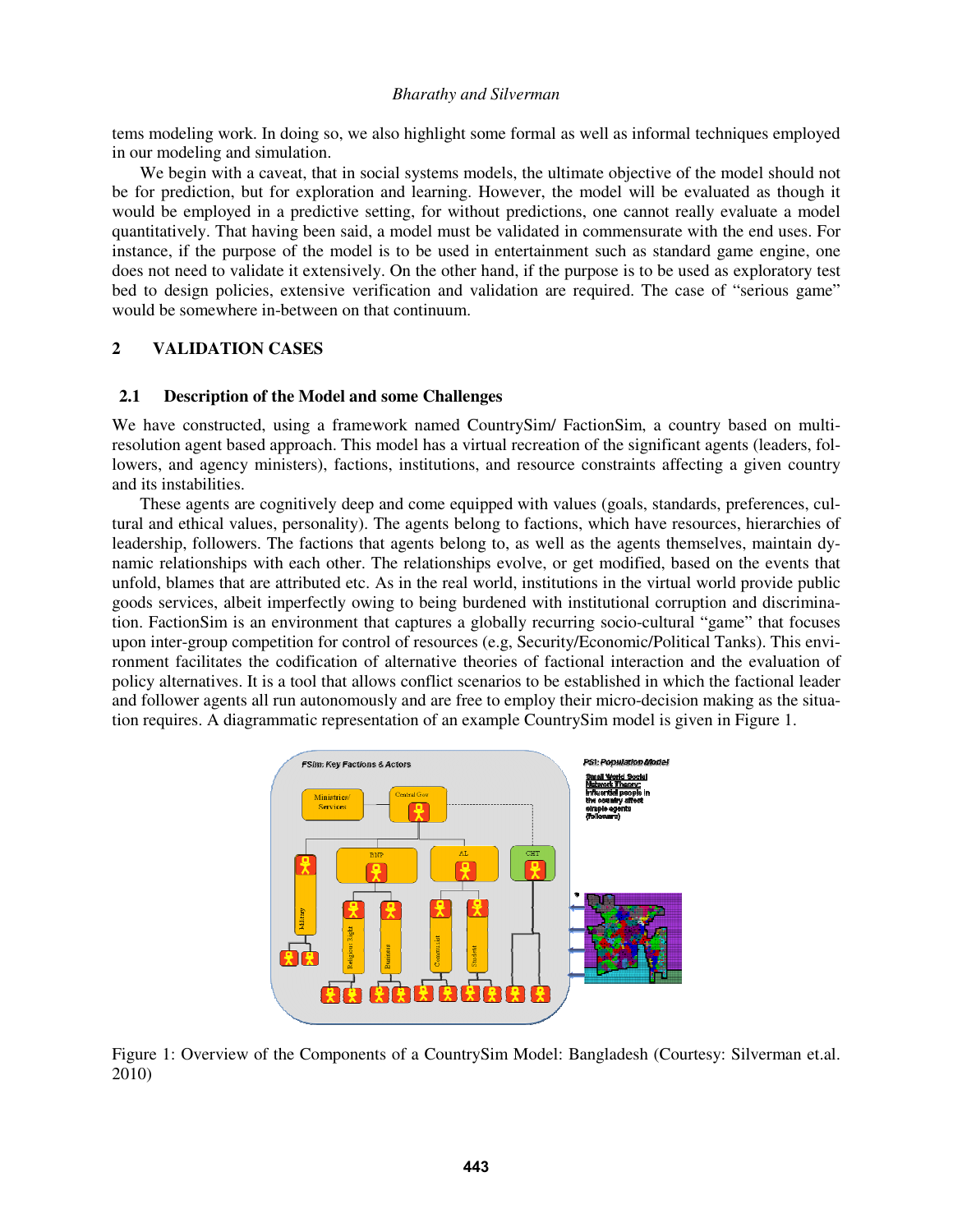For additional details, see Silverman et.al. (2010, 2007a, 2008a). For a given state being modeled, CountrySim uses FactionSim (and PMFserv) typically to profile 10s of significant ethno-political groups and a few dozen named leader agents, ministers, and follower archetypes. These cognitively detailed agents, factions, and institutions may be used alone or atop of another agent model that includes 10,000s of lightly detailed agents in population automata.

Social system models, by definition, are complex, with imprecise, incomplete and inconsistent theories (Silverman et.al. 2009a). In addition, these models have very large feature spaces (on the order of 1000), giving rise to "curse of dimensionality" (De Marchi 2005). Frequently, an argument is made in favor of reducing dimensionality by building simple, yet elegant toy models adhering to Keep It Simple, Stupid (KISS) principles. However, given the complexity of social systems, many researchers argue otherwise. For example, Edmonds & Moss (2004) argue that we need to move away from the concept of KISS to a new mantra – Keep It Descriptive, Stupid (KIDS). This does not mean the models have to be unnecessarily complex either. Complexity of the model must be driven by purpose. Both have merit under different circumstances. For descriptive modeling intended to provide learning, exploration and immersive training through social systems, "curse of dimensionality" is a given.

Multi-dimensional approach to validation combined with emphasis on out-of-sample comparisons (common knowledge) as well as qualitative insights, including extensive use of domain knowledge in the model construction process (De Marchi, 2005), increase confidence in such complex models.

## **2.2 Internal Validity**

In order to ensure internal validity, we attempt to build our models rich in causal factors that can be examined to see what leads to particular outcomes. We also try to base our models on best currently available scientific theories of social systems and the other types of systems involved. This is because our goal is to see if models based on theory will advance our understanding of a social system, and if not, what is missing. Instead of relying on law of parsimony, we build data-rich, descriptive approaches. We seek approaches that drag in as much exoteric detail as possible about the actual stakeholders and personalities in the scenarios being studied – their issues, dilemmas, conflicts, beliefs, mis-perceptions, etc. We also synthesize domain knowledge from multiple subject matter experts in a broader domain where there is high level of fragmentation. At the level of components, we assess the completeness, clarity, coherence, and robustness (Component Validity Assessment). Such assessment of internal validity is often referred to as Verification. Verification determines whether the model, as a whole, adheres to the specifications. Verification is not only a pre-requisite for validation, but can also be construed as contributing to one dimension in the triangulation process employed to validate the system. By increasing the number of constraints on the system, verification strengthens the triangulation strategy. Specifically, the verification process attempts to re-create the very empirical evidence used for constructing the model. For this, we also carry out verification process hierarchically, at levels such as: internal model, individual agent (involving a single agent in a minimalist world), as well as that of a more realistic and whole scenario. The activity is carried out by establishing conformity of agent behavior against specifications/ expectations through systematic inspection.

In almost all models, we have employed "Degenerate Tests" by interrupting some components of the model and noting the impact on overall results, as well as using "Traces" testing to look at individual agents (time dimension) as they work through the modeling environment (Sargent 1987, Balci 1998). The degenerate tests were combined with extreme bound analysis, where we have started to determine whether the model continues to make sense at the boundary conditions or extreme values (Banks, 1996, Leamer 1985). The examples of these include running the model with and without different actors, institutions or population models or running the models with extreme values (very high value of risk aversion in population). Any suspicious [absurd or against common sense], low level behavior (showing high propensity for violence when population is deliberately and excessively risk averse) displayed in the extreme condition is used to identify any potential errors in the model. Extreme value analysis is appropriate for validating that there is internal consistency (i.e., the parameters are relatively sensible with respect to each other).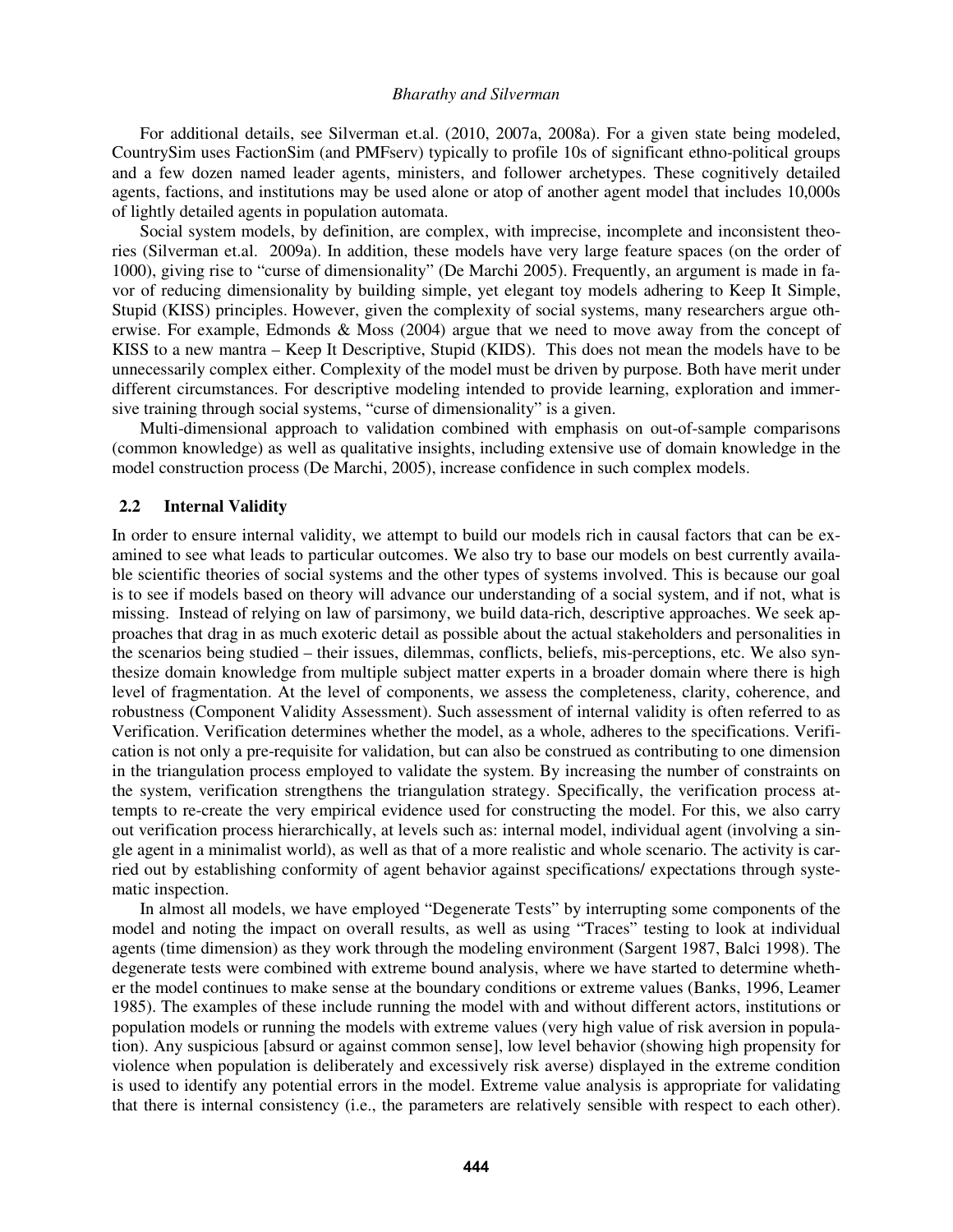When carrying out the degenerate test, we treated the models as white boxes, and worked on actual parameters. These steps are in the right direction.

Another issue related to internal validity is assessing the Ontological Adequacy. It is important to determine whether the combined set of theories and models implemented work well together and what gaps need to be filled in. However, owing to gaps in social science theories, qualitative nature of theories and large feature spaces, it is difficult to assess the ontological validity of model collections. This is a sober reality, but systematic validation process inches in continuous improvement in the right direction. Further research is needed to fill these gaps adequately.

# **2.3 Methodological Validity**

For us, model should be viewed as a System with entire cycle of model conception, data collection, model building, testing, verification, validation, exploration, as well as learning and continuous evolution of models. Accordingly, model evaluation is a gradual, systematic and iterative process of continuous evolution.

In assessing methodological validity, it is desirable to assess two key aspects, namely modeling process adequacy and software process adequacy. Software Process Adequacy is more sober part of the assessment, as software development verification and validation are well established practices, and we will not be concerned with this in this paper.

The key questions in the assessment of Modeling Process Adequacy are: Is there a systematic process for model construction? Is the process by which model is constructed defensible? Are steps being taken at the process level to control errors, cognitive biases, especially confirmation bias?

In recent years, modeling methodologies have been developed that help to construct models, integrate heterogeneous models, elicit knowledge from diverse sources, and also test, verify, and validate models. The details of the process are beyond the scope of this paper, but can be found elsewhere (see for example, Silverman and Bharathy 2005; and Silverman, Bharathy and Kim 2009). We recap the salient features briefly here.

These models are knowledge based systems, and to a significant extent the modeling activity involves eliciting knowledge from subject matter experts as well as extracting knowledge from other sources such as data bases and event data, consolidating the information to build a model of the social system. We have employed web newsfeeds, country databases, and SME interviewing.

We assembled an integrated index of all the fields available from 45 country and social science databases (eg., CIA Factbook, World Values Survey, Global Barometer Survey, etc.). A number of parameters pertinent to our model (e.g. population level and economic parameters) are available in the databases.

Given that the survey was not custom-designed for our model, we have to select proxy measures for our parameters of interest. For example, we also have to carry out some manipulation of data, as the units of analyses employed by the surveys (frequently national and individual levels) and our model (sub-state units such as factions and individual levels) differ (Silverman, Bharathy and Kim 2009)..

Likewise, web newsfeeds provide ample supplementary material on the events of interest in the target countries, however, there are no automated extraction methods yet available to parse this corpus into the sophisticated type of parameters we need for our multi-resolution cognitive and social layer models. Coverage is also a concern with the databases as well as with the newsfeeds.

Knowing the limitations of the two previously mentioned means of extracting information—namely, country databases and automated data extraction tools—in the short term at least, we might in fact be better off by gathering information directly from the best available country experts, tapping their expertise by means of a survey questionnaire to them, supplemented by conducting open-ended interviews. We largely use databases and web news feeds to for background information and sanity checking what our SME survey produces.

There are three main difficulties associated with using SMEs to elicit the information we need. First, eliciting information from SME incurs significant financial and human resources. Second, SMEs, by virtue of being human is fallible, may sometimes provide us with biased and, occasionally, even blatantly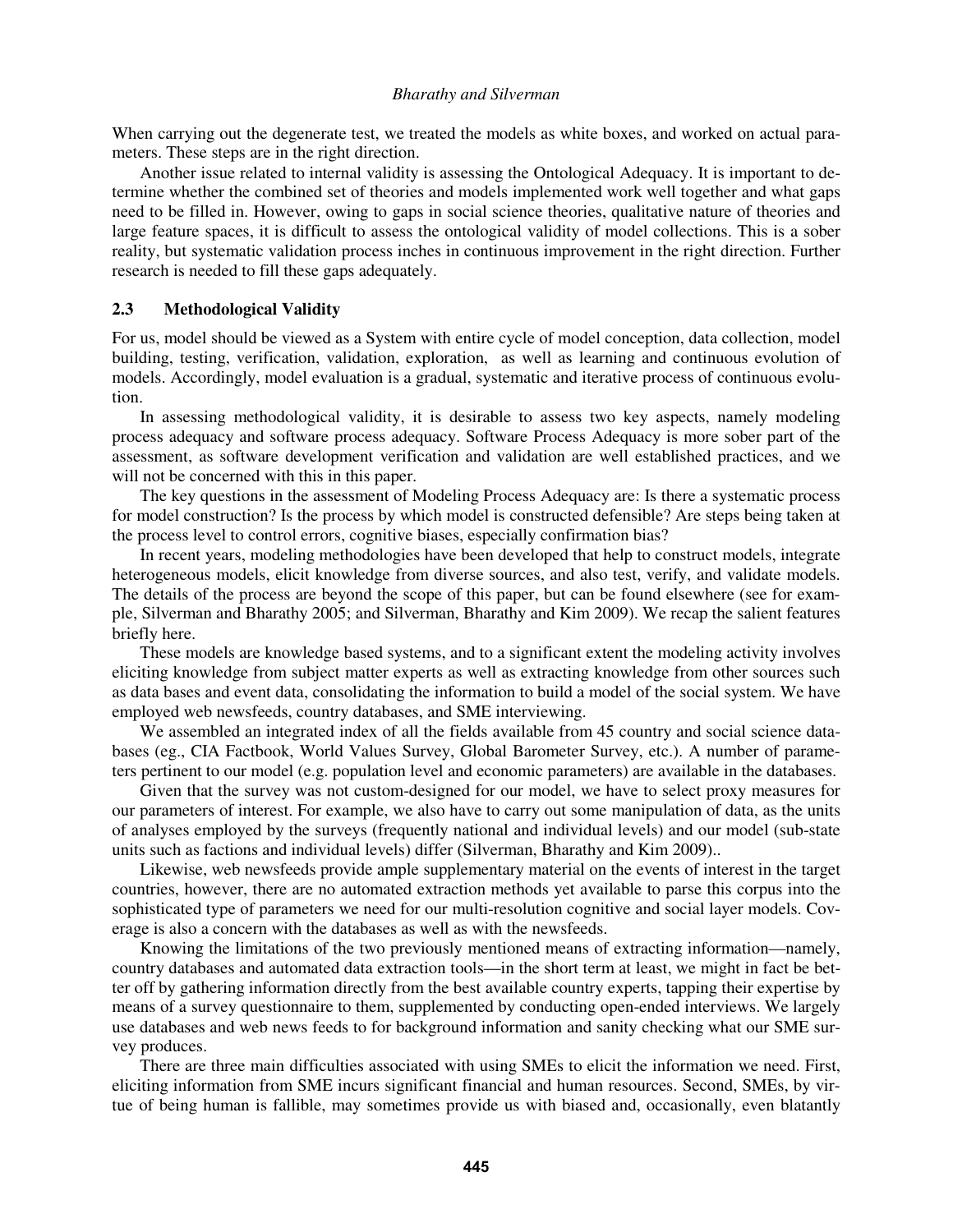incorrect information: e.g., see Tetlock (2005). Third, SMEs are also difficult to find. Therefore, we verify and triangulate at least a sample of SME information against other sources and other SMEs.

We have authored and assembled a survey that is self-explanatory and has validated questions about each parameter needed in a socio-cognitive agent model. This has been employed for eliciting knowledge from country or leader desk experts. The input data, obtained from multiple sources, tend to be incomplete, inconsistent and noisy. In the course of constructing these models, there is the risk of contamination by cognitive biases and human error. Therefore, a process is required to integrate and bring all the information together. We employ a process centered around differential diagnosis. This design is also based on the fact that directly usable numerical data are limited and one has to work with qualitative, empirical materials.

The burden of this integrative modeling process is to systematically transform empirical evidence, tacit knowledge and expert knowledge from diverse sources into data for modeling; to reduce, if not eliminate, the human errors and cognitive biases (for example, for confirming evidence); to ensure that the uncertainties in the input parameters are addressed; and to verify and validate the model as a whole, and the knowledge base in particular. For lack of a better term, the process has been conveniently referred to as a Knowledge Engineering (KE) process due to extensive involvement of KE techniques and construction of the knowledge models. Such systematic approach increase confidence in the models, even though these are not deemed traditional validation exercises.

# **2.4 External Validity**

A social system built primarily of cognitively detailed agents (such as PMF Serv based StateSim) can provide multiple levels of correspondence. At observable levels, the model might have correspondence in behaviors (decisions agents make) and measurable parameters (e.g. GDP, public goods service levels received). They could also be evaluated at higher levels of abstractions where aggregated and abstract states of the world (developmental metrics, conflict metrics such as rebellion, insurgency) can be compared. During the validation exercise, the model would attempt to create scenarios constructed from a fresh set of empirical evidence hitherto unused in model construction. Several historical correspondence tests indicate that PMFserv mimics decisions of the real actors/population with a correlation of approximately 70- 90% (see Silverman et al. 2009b, 2007b, 2010).

# **2.4.1 Macro-Level and Cross Model Validity**

The ensuing section summarizes and illustrates macro-level validation with one of our models (additional details can be found in Silverman et.al., 2010). The direct (or default or base) outputs from the Country-Sim model include decisions by agents, levels of emotions, resources, relationships between factions, membership of agents in different factions etc. These parameters are tracked over time and recorded in the database. Since our intention is to model instability in selected countries, we defined aggregate metrics or summary outputs of instability from default model outputs.

These aggregate metrics (summary outputs) are called Events of Interests (EOIs). EOIs reveal a highlevel snapshot of the state of the conflict. Specifically, as required by the sponsors, CountrySim generates several EOI scores important to instability including: insurgency, rebellion, domestic political crisis, and inter-group violence.

In order to assess Analytical Adequacy, we ask whether the collection of models assembled and implemented thus far satisfy various types of correspondence tests and historic recreation tests. This will often entail backcasts on a set of historic test data with-held during model training and tuning. And to avoid the problem of over-fitting to a single test sample, we always need to examine if the models work across samples. Here we applied them to models of several States (namely Bangladesh, Sri Lanka, Thailand and Vietnam) and Groups, People and across different types of metrics of interest (different EOIs). The following sample results were drawn from one of our previous paper (Silverman et.al., 2010) and illustrates one EOI for one Country.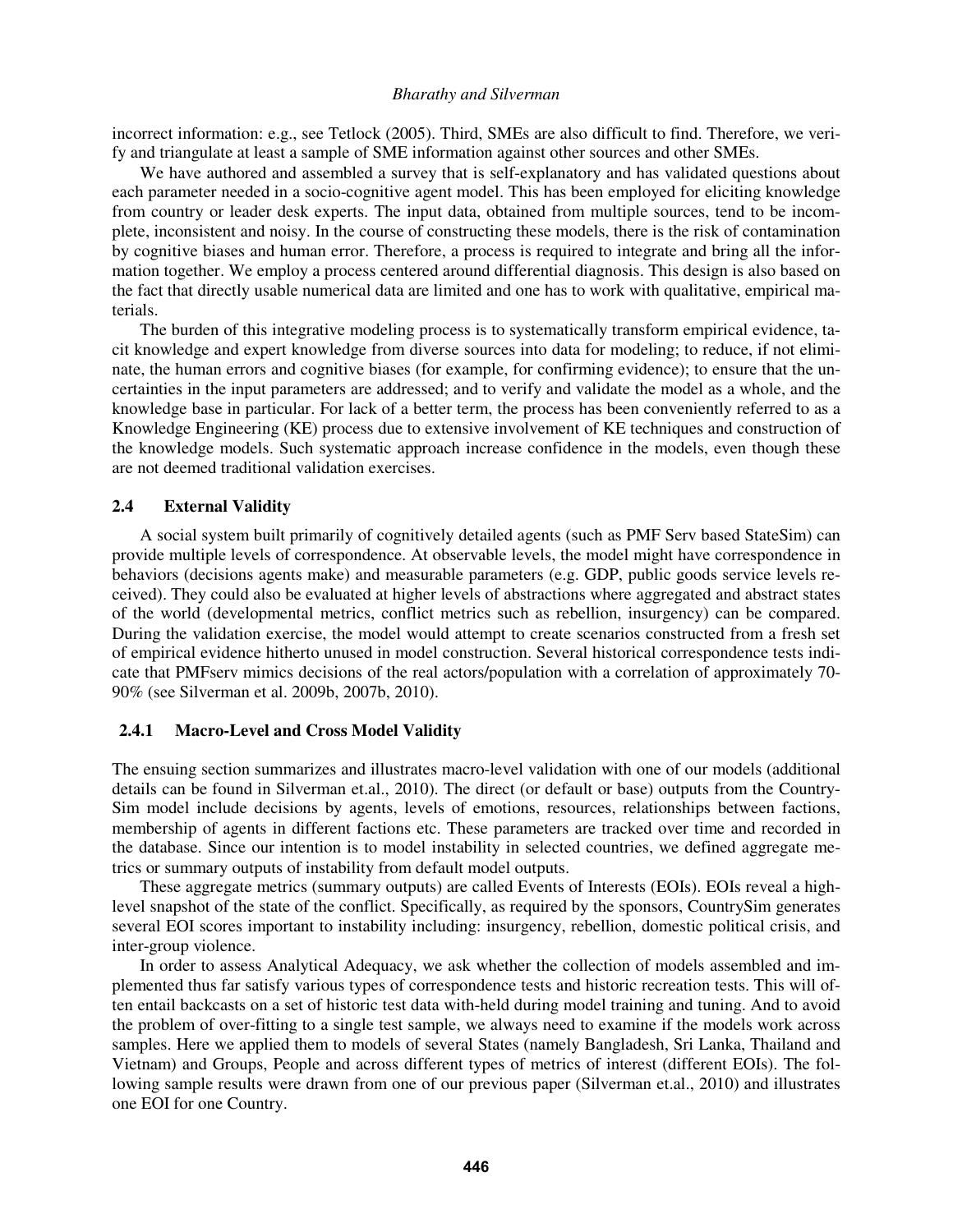The EOI Framework has its theoretical basis in a premise that conflict can be measured through a composition of indicators, which include both behavioral and structural or institutional factors (Covey, Dziedzic and Hawley 2005, Baker, 2003). For example, a framework that was developed when we developed ours is MPICE Framework (Dziedzic, Sotirin, and Agoglia, 2008), which has a framework for measuring progress in conflict environments.

Our EOIs such as Rebellion (separatist conflict), Insurgency (Coup and challenge to power), Domestic Political Crisis (opposition to the government, but not to the level of rebellion or insurgency), Inter-Group Violence (violence between ethnic or religious groups that are not specifically directed against the government), and State Repression (use of government power to suppress sources of domestic opposition) were measuring the level of conflict (Silverman et.al., 2010).

Our EOI framework identifies and organizes a set of indicators hierarchically under a given EOI with weights on the arcs of the tree and the indicators on the nodes. These weights represent the importance of different indicators for a given EOI. During the training period, using the weights on the arcs of the tree, the occurrence of EOIs in the simulated world can be tuned against the occurrence of EOI in the real world. Specifically, the weights are then employed to make out-of-sample predictions in the test period. The weights tend to be invariant across similar countries.

Having constructed high level aggregate EOIs, we compared them to Ground Truths of EOIs coded from real data by subject matter experts. Having tested and verified the model over the period of 1998- 2003, we ran the model for subsequent 3 years (of 2004 through 2006) and made predictions. The predictions were benchmarked against the Ground Truth consisting of real world EOI for the same interval.

Although we generate multiple futures (from multiple runs), in metrics and calculations, we only employ the mean values across alternative histories for validation. We cast mean likelihood estimates from multiple runs into a binary prediction by employing threshold systems.

Definitions:

- Accuracy =  $(TP+TN)/(P+N)$
- Precision =  $TP/(TP+FP)$
- Recall/TP rate = TP/P
- False Positive (FP) Rate = FP/N

Where T: True, F: False, P: Total Positives and N: Total Negatives, TP: True Positives, TN: True Negative, FP: False Positives and FN: False Negatives. ROC curve shown on the left describe the relationship between Recall and FP Rate as FP Rate is varied.



Figure 2: Relative Operating Characteristic (ROC) Curve for CountrySim (Bangladesh) (Courtesy: Our paper - Silverman et.al. 2010)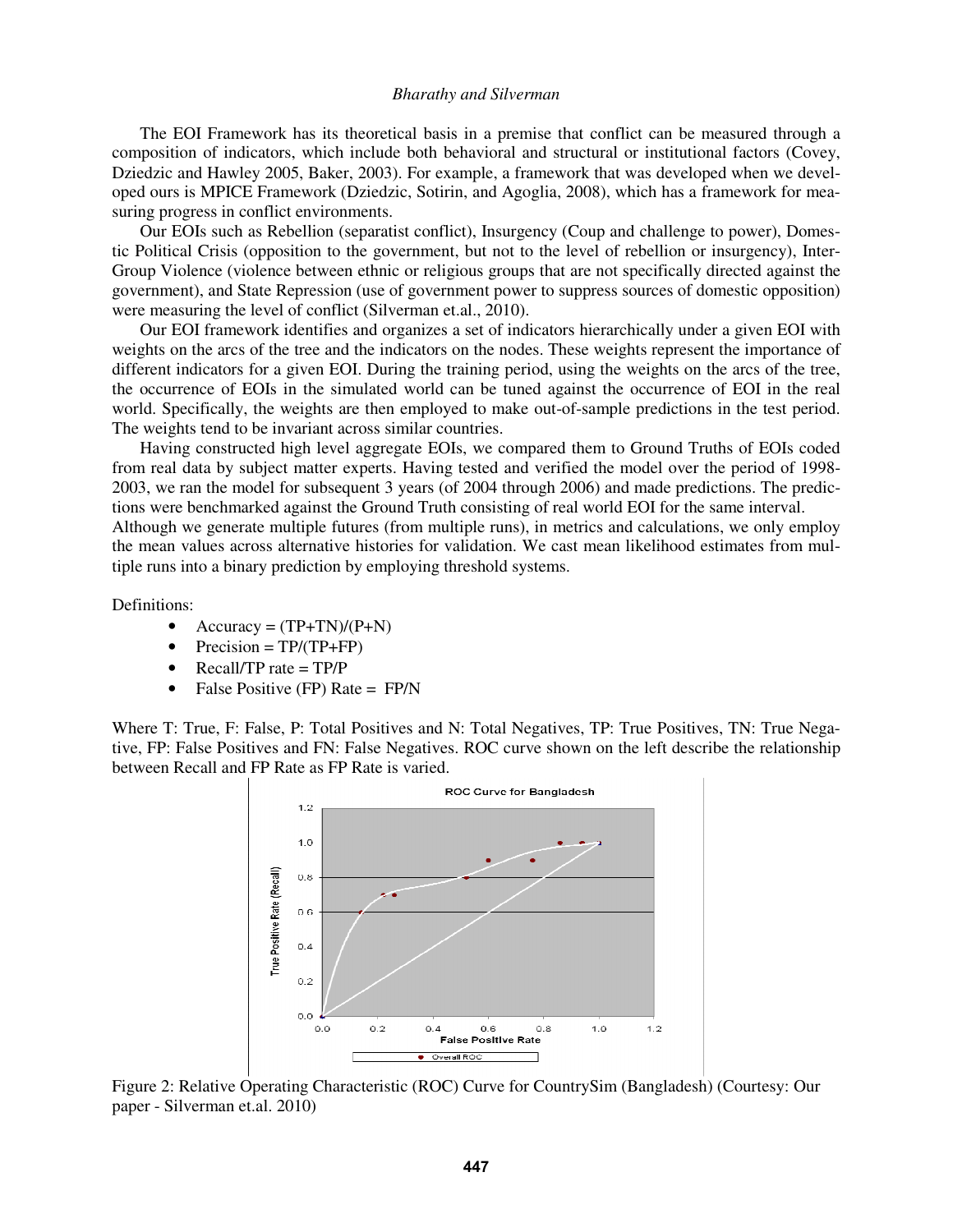|                           |     | True Class |          |
|---------------------------|-----|------------|----------|
|                           |     | Positive   | Negative |
| <b>Hypothesized Class</b> | Yes | TP         | FP       |
|                           | No  | FN         | TN.      |

#### Table 1: Confusion Matrix

#### Table 2: EOI Summary Metrics

| Metric for Bangladesh                     | Accuracv | Precision | $ $ Recall |
|-------------------------------------------|----------|-----------|------------|
| Mean-with two thresholds at $0.65 - 0.35$ | 87%      | 66%       | $81\%$     |

In order to get a quantitative relationship between CountrySim and Ground Truth forecasts, we make use of a Relative Operating Characteristic (ROC) curve (example shown in Figure 2). The ROC plots the relationship between the true positive rate (sensitivity or recall) on the vertical and the false positive rate (1-specificity) on the horizontal. Any predictive instrument that performs along the diagonal is no better than chance or coin flipping. The ideal predictive instrument sits along the y-axis.

This curve well above the diagonal shows that CountrySim largely agrees with the Ground Truth. In fact its accuracy measured relative to Ground Truth is 80+%, while its precision and recall were listed in the Table 2. While these would be less than luster results for any physical system, for agent-based models of bottom up social science processes, these are useful results. They are useful both since they significantly beat coin tossing and since these type of models also afford the analyst ways to drill down to try and explore casual factors as we will explain forthcoming subsections. In this case, we employed backcasts with set of data independent of model construction, but eventually, one should move to forecasts and to tracking the actual outcomes to verify the forecast quality.

It is worthwhile mentioning that accuracy does not distinguish between the types of errors it makes (False Positive versus False Negatives). On the other hand, precision and recall do not stand alone and require to be combined with accuracy. Generally speaking, ROC curve is a comprehensive measure. Yet, there are times when ROC Analysis and Precision could yield contradictory results. The implication of all these is that one must understand the data and the domain it pertains to before carrying out analysis. That is, there is no substitute for qualitative domain knowledge.

#### **2.4.2 Micro-Level Validity**

In carrying out a micro-level validation process, we primarily aim to create correspondence at the level of agent decisions or other lower level parameters such institutional parameters, socio-economic indicators etc. The intention is to calibrate the model with some training data, and then see if it recreates a test set (actually validation).

In the following case, we describe correspondence in leader decision, although the same thing could be done for follower decisions. We coded and classified the leader actions in the real and simulated worlds same categories (bins). For simplicity, we describe a 3 bin classification, namely positive, neutral and negative. We started with visual correspondences to give an intuitive or face validation, but they neither prove that two distributions are the same, nor give any richer picture.

Specifically, in the test dataset, the real world leader of certain country made 52 decisions affecting the population and that we sorted into positive, neutral, and negative actions. In the simulated world, the same leader made 56 action decisions in this same interval. At this level of classification (positive, neutral, negative), we were able to calculate a mutual information or mutual entropy (M) statistic between the real and simulated base cases. M ranges from 0 to 1.0, with the latter indicating no correlation between two event sets X and Y. M can be expressed by (common knowledge): M  $(X: Y) = H(X) - H(X|Y)$  where X and Y are the simulation and historic sources, respectively, and H (.) is the entropy function, defined by: H(X) = -  $\Sigma$  p(x) i log p(x). Applying this metric, the mutual entropy values were found to be less than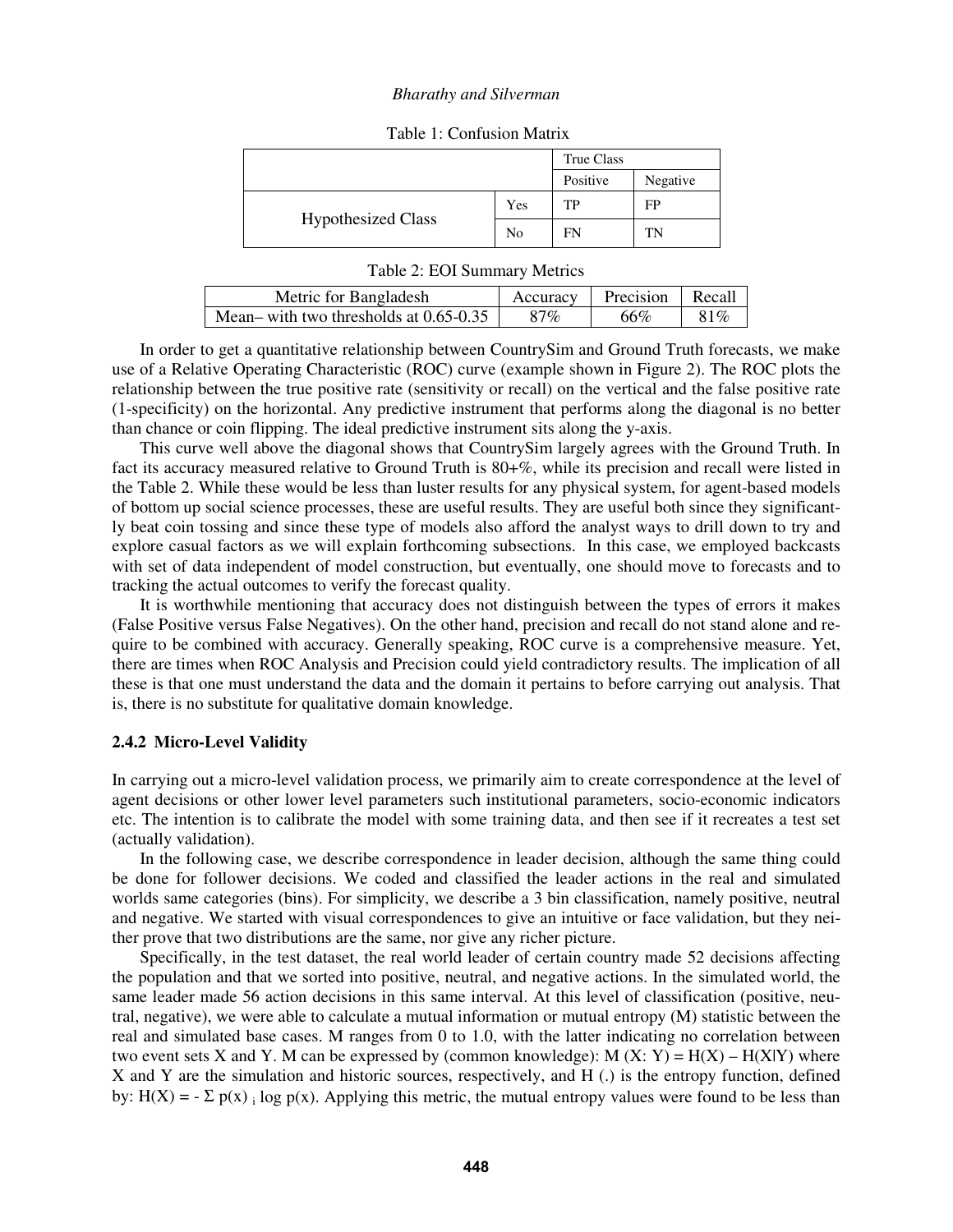0.05 (at least an order of magnitude smaller than the mutual entropy of 1.0), indicating reasonable degree of correlation between real and simulated data. With an M metric, one cannot make statements about the confidence interval of the correlation, however, the Leader in this model seems faithful to his real world counterpart. Additional details may be found in Silverman et.al. (2007b, 2009b).

# **2.4.3 Qualitative, Causal and Narrative Validity**

Any large model of models system will have issues of hyper-confluence, autoregression, grey box impenetrability, and related concerns that cannot be captured by statistics alone. For example, in predicting insurgency (*coup d'état*), another EOI from our model of Bangladesh, our model does not get the timing of the insurgency right; however, the leading indicators for a potential insurgency is well captured.

Some useful techniques for resolving the ambiguity and adding richness to model are tracing the results back to their origins, developing a story from the model outputs and obtaining qualitative feedback from subject matter experts. These are work in progress, more than other aspects of the model. Tracing causal networks manually in a complex system can be difficult, if not impossible, to be carried out manually on a regular basis. If the model library permits the installation of intermediate data capture, drilldown and traceback instruments, an automated system can be created to help in determining the validity of suspicious results. An embedded results-capture-drilldown-traceback system can be important in developmental and periodic testing and may be critical in triggered testing and model use evaluation. An important aspect is our approach is aimed at bringing about end-to-end transparency and drill-down capability – from the front end model elicitation (web interview, database scraping) to the backend EOI views and drill down through indicators to events and even to the ability to query the agents involved in the events. Demonstrating such end to end transparency and narrative validity would go beyond the scope (and page limit) of this paper. One of our crude attempts was creation of preliminary conversational agents. One may interrogate them about the theory behind models or parameter settings of any of their values, (goals, standards, preferences, personality), resources, social relations, group dynamics, decision making history, opinions about other agents and the actions they have done, opinions about institutions, how they feel about grievances and transgressors, etc. Visual descriptions (e.g. movie clips and Tech Reports) of some of these previous applications are available at: <http://www.seas.upenn.edu/~barryg/HBMR.html>

Typical human face validation exercises, are either very descriptive and allow limited statistical treatment or go through checklists and offer limited description. However, it is possible to design subject matter expert involvement in validation to be both holistic and scientific. For holistic treatment, outputs of the model can be weaved into a narrative by the modeler, and then evaluated by subject matter experts. In order to make the test rigorous and counter the human confirmation bias (for descriptions of biases, see (Kahneman and Tversky 1984), experts can attempt to reject, rather than support the stories or hypotheses generated by the model.

A modified Turing's test that we propose here could help bring in the strengths of face validation while also offering the possibility of using human judgment and rich description. The problem of determining whether the outputs of the human behavior model are sufficiently representative of reality is analogous to that of determining whether computer behavior sufficiently resembles human cognition. In our simplest version of the Turing's test, a statistically designed experiment would be conducted wherein a group of experts would be asked to tell the difference between the trace output generated from the model and that generated by the actual occurrences in the historical events. The experts could weigh in both qualitative and quantitative information that they observe and can give a combination of both descriptive assessment and numerical ratings.

In both cases, there are no universally accepted criteria for assessing similarity, and only limited data available. We would also want the experts to discuss the validity of their estimates. It also allows for experts using subtle clues to separate real versus simulation. As such, in a well validated model, an expert will be not be able to distinguish the sequences of moves and outcomes of the trace from those of the real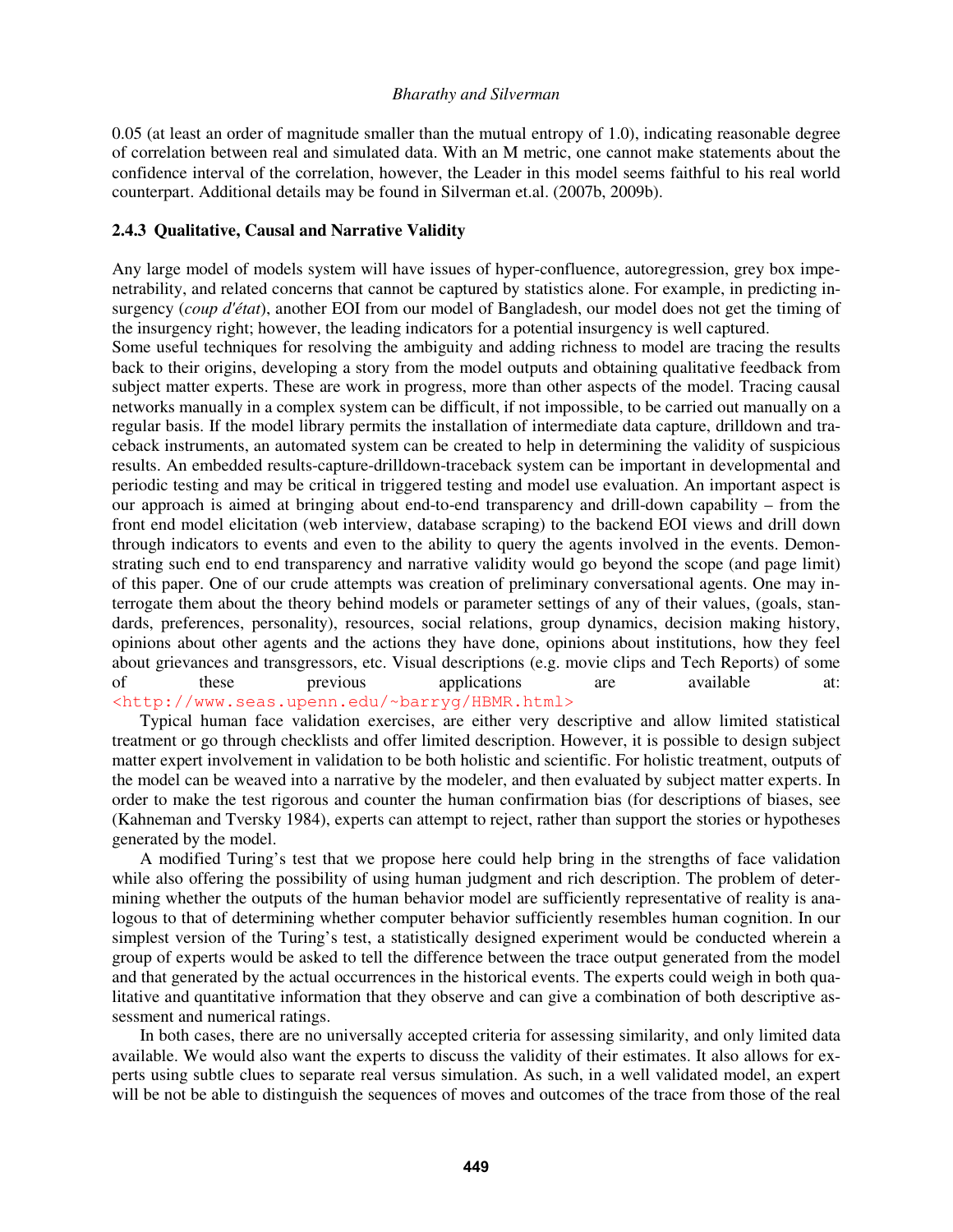ones. Another important aspect of achieving qualitative validation is extending the knowledge elicitation sessions beyond subject matter experts, and include all key stakeholders. Value of including stakeholders has been demonstrated by Companion Modeling (Barreteau et al. 2003).

## **3 CONCLUSIONS**

In this paper, we summarized some validation dimensions and techniques that we had employed in the past, as well as some key issues in validation of social system models, which are predominantly occupied by cognitively rich agents. We take a life cycle based approach model validation. We have assessed model construction methodology, internal (and ontological) validity and external and qualitative validity. Methodological validity addresses the issue of obtaining input data while external validity test output of the model against independent set of data. The internal validity deals with theoretical and ontological adequacy as well as adherence to specifications. Qualitative, causal and narrative validity are deemed important to capture the richness of the social systems.

We briefly described our model construction process: Our primary inputs come from SME, for this we have designed extensive web questionnaire. We largely use these databases and web news feeds to for background information and sanity checking what our SME survey produces. We integrate multiple inputs through differential diagnosis and hypothesis testing. As knowledge based systems, eliciting knowledge from subject matter experts as well as extracting knowledge from other sources such as data bases and event data, consolidating the information to build a model of the social system, are important. The existing country databases, event data from news feeds and subject matter experts are great assets for those of us in the Modeling and Simulation (M&S) community who are committed to using realistic agent types to populate our simulated world. However, as noted previously, using these sources at this stage of their development requires efforts to take into account their strengths, weaknesses, terminology, and idiosyncrasies. By employing a combination of sources through a triangulation process (e.g. a Bayesian based differential diagnosis), we were able to increase the confidence in our model outputs.

Even though we employ statistical validation, they are not as rigorous as formal validation techniques employed by statistical models. The validation of likes of social system models are, however, carried out in multiple dimensions, conceptual, temporal and spatial. These models can tell a story and provide explanation. These are their strength and complementarities to statistical models. Therefore, one should not expect a black-and-white answer from validating models in general, and complex models in particular. We subscribe to the view that no model can faithfully represent the reality, but detailed, mechanism based models are useful in learning about the system and bringing about a qualitative jump in understanding of the system it tries to model. We advocate that best use of models, especially complex social systems models is exploration rather than prediction. However, we also advocate validating the models well. The verification and validation processes can be either qualitative or quantitative, but for the activity to be worthwhile, it should inform us about the nature of errors and how one could control them.

As a social system built primarily of cognitively detailed agents, our model is amenable to providing multiple levels of correspondence (micro, macro). At observable (micro) levels, we showed correspondence in behaviors (e.g. decisions agents make). The same could be extended to other measurable, observable parameters such as GDP, services provided etc. At higher levels of abstractions, aggregated and abstract states of the world (in this case, conflict metrics such as rebellion) were compared. Included in the validity are equal parts about the data used and the generative mechanisms inside the agents. Both of these are finally more important than whether any particular predictions turn out to be accurate.

In general, adequate and multi-dimensional validation is an expensive, but necessary, proposition for a complex social system model. For example, use of domain knowledge helps reduce the dimensionality curse by structuring limited and available data; extending knowledge elicitation beyond subject matter experts to include all key stakeholders provides further insight into the domain; external out-of-sample validation provides statistical confidence; internal validity ensures adherence of structure and functions to specifications; end-to-end transparency enables drilling down to see the broader narrative not just as a validation exercise, but also as a learning opportunity; and arguably most importantly, synthesizing models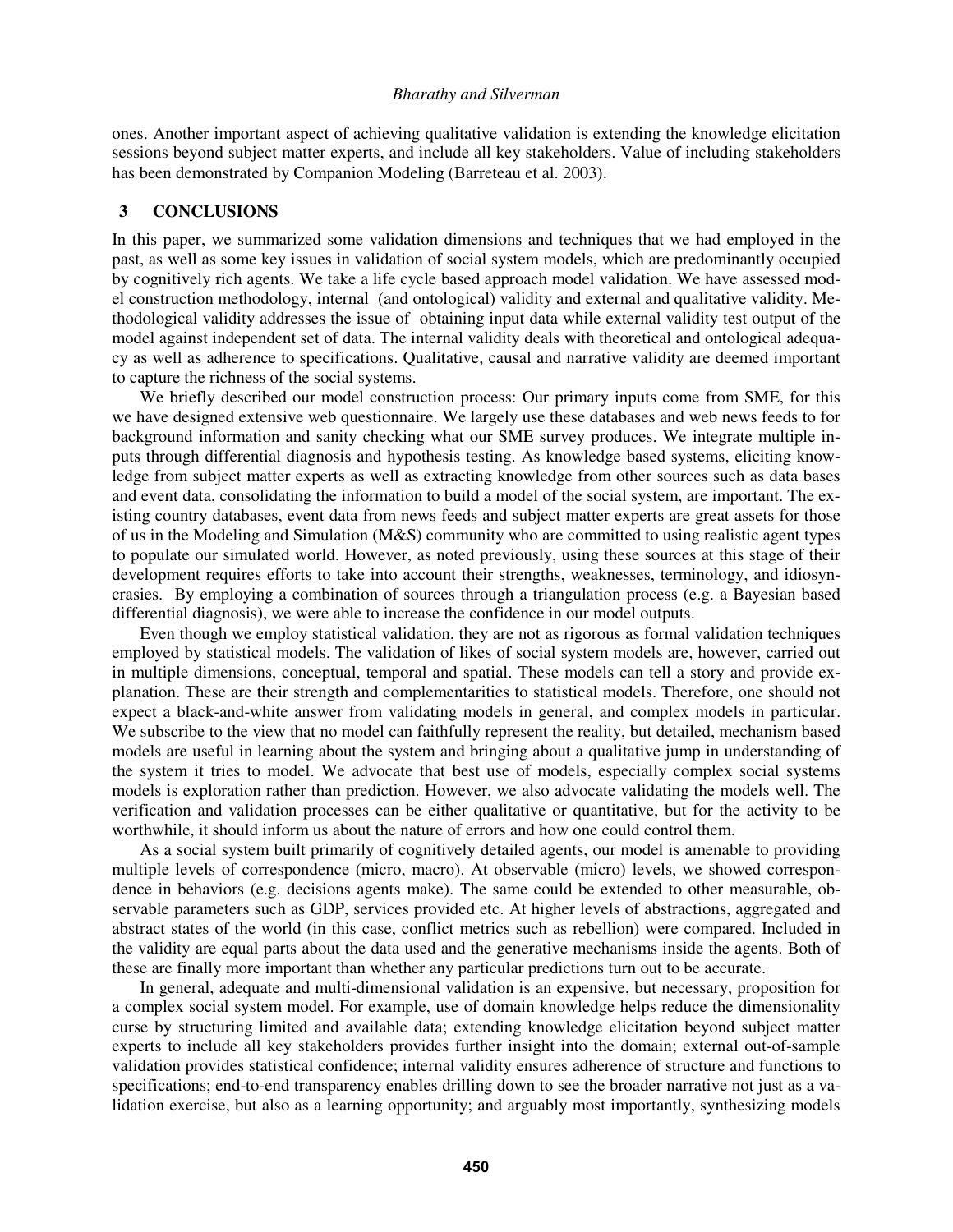and identifying gaps within and between models and commissioning social science research studies to bridge such gaps form a loop of iterative and continuous improvement, thereby furthering the theoretical foundations of evolving field of social system (Silverman 2010).

All these come at a price (literally), however. For example, dialogue between modeler, expert and stakeholders can prove to be expensive. Companion modelers that we mentioned earlier were only able to employ this methods for selected parameters or aspects of the model. We ourselves are limited by using fewer subject matter experts than we would like to. Rarely, new social science research is commissioned to fill-in the gaps. These reinforce the point that commitment and support of the policy makers and sponsors are almost always essential for carrying out not only validation, but also advance the science. The need for more concerted research, to quote Bob Dylan, "is blowin' in the wind"!

## **ACKNOWLEDGMENTS**

This research was supported by Becks Fellowship, various government agencies, including an advanced research branch of DoD, a COCOM, and the US Army. The authors alone are responsible for any opinions, unsubstantiated claims, or errors made in this manuscript.

#### **REFERENCES**

- Axtell, R., Axelrod, R., Epstein J., and Cohen, M. D. 1996. "Aligning Simulation Models: A Case Study and Results," Computational and Mathematical Organization Theory, Vol. 1, No. 1, pp. 123-141.
- Baker, P. H. 2003. "Conflict Resolution: A Methodology for Assessing Internal Collapse and Recovery," by in Armed Conflict in Africa, Carolyn Pumphrey and Rye Schwartz-Barcott, eds. (Triangle Institute for Strategic Studies, Lanham, MD and Oxford: The Scarecrow Press, 2003).
- Balci, O. 1998. "Verification, Validation, and Testing", In The Handbook of Simulation, J. Banks, Editor, John Wiley & Sons, New York, NY, August, Chapter 10, pp. 335-393.
- Banks, J., J. S. Carson, B. L. Nelson, and D. M. Nicol. 2000. Discrete-event system simulation. 3rd ed. Upper Saddle River, New Jersey: Prentice-Hall, Inc.
- Barreteau, O., and others 2003. Our companion modelling approach, Journal of Artificial Societies and Social Simulation, 6(1), <http://jasss.soc.surrey.ac.uk/6/2/1.html> [accessed 2006/07/30]
- Carley, K. M. and Gasser, L. 1999. "Computational and Organization Theory," in Weiss, G. (Ed.), Multiagent Systems - Modern Approach to Distributed Artificial Intelligence, MIT Press, pp. 299-330.
- Covey, Jock, Michael Dziedzic, and Leonard Hawley, Editors, The Quest for Viable Peace: International Intervention and Strategies for Conflict Transformation, United States Institute of Peace, Washington DC, 2005; http://bookstore.usip.org/books/BookDetail.aspx?productID=120589.

De Marchi, S. 2005. Computational and Mathematical Modeling in the Social Sciences, Cambridge

- Dziedzic, M., Sotirin, B., and J. Agoglia, Editors, Measuring Progress in conflict Environments (MPICE) – A Metrics Framework for Assessing Conflict Transformation and Stabilization," Defense Technical Information Catalog, Aug 2008; or United States Institute of Peace.
- Edmonds, B. and S.J. Moss 2004. From Kiss to KIDS an 'antisimplistic' modelling approach; in: P. Davidsson et al. (eds.): Multi Agent Based Simulation; Springer, Lecture Notes in Artificial Intelligence, 3415: p.130-144. http://bruce.edmonds.name/kiss2kids/kiss2kids.pdf, (accessed 2006/07/30).
- Edmonds, B. and Chattoe, E. 2005. When Simple Measures Fail: Characterising Social Networks Using Simulation. Social Network Analysis: Advances and Empirical Applications Forum, Oxford.
- Fagiolo, G., Windrum, P., and Moneta, A. 2006. Empirical validation of agent based models: a critical survey, LEM Working Paper 2006/14, Sant'Anna School of Advanced Studies, Pisa, Italy, May. http://www.lem.sssup.it/WPLem/files/2006-14.pdf (accessed 2008/06/15)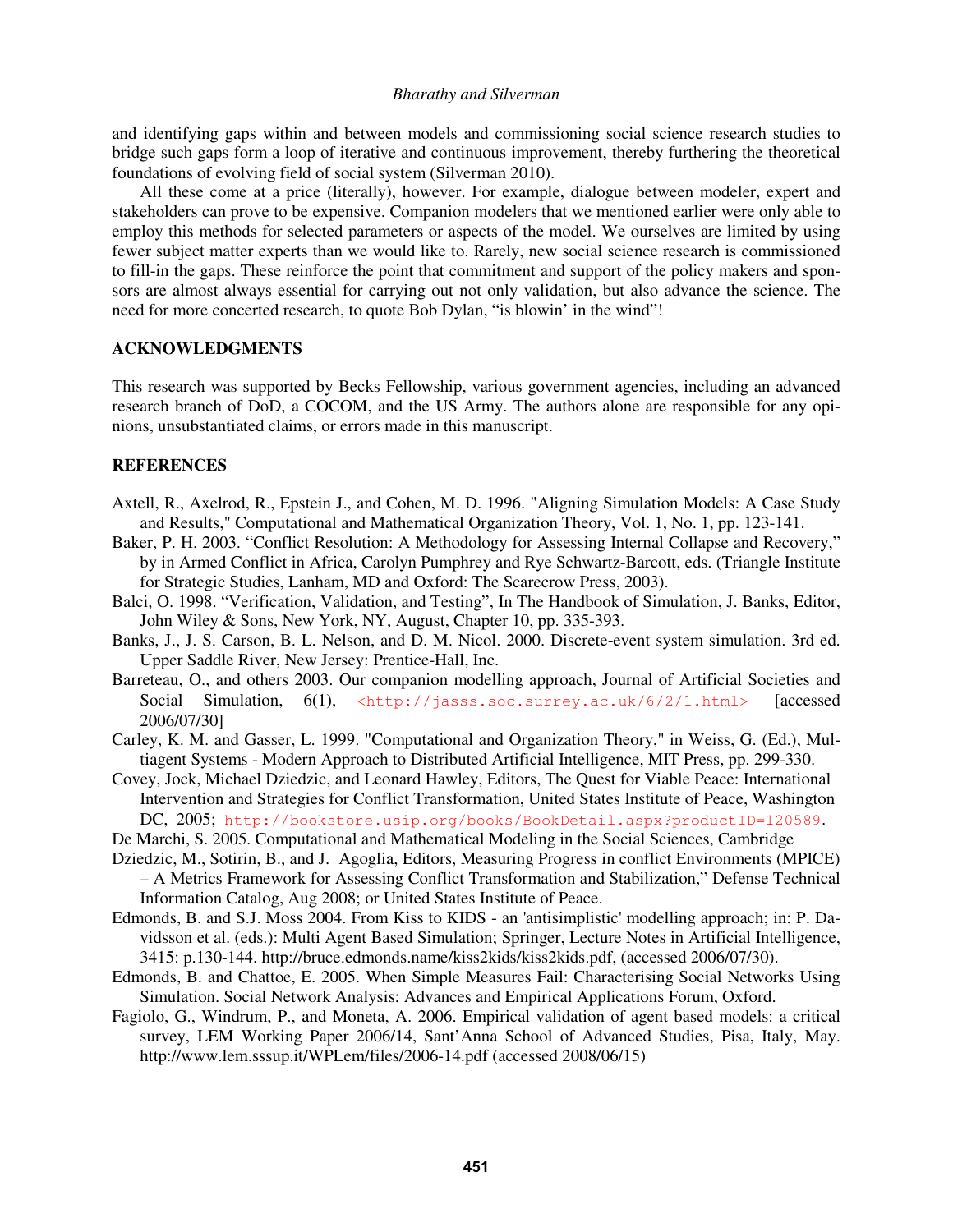- Gilbert, N. 2004. "Open problems in using agent-based models in industrial and labor dynamics," In R. Leombruni and M. Richiardi (Eds.), Industry and Labor Dynamics: the agent-based computational approach, World Scientific, pp. 401-405.
- Gluck, K., Bello, P. and Busemeyer, J. 2008. Introduction to the Special Issue [on model comparison]. Cognitive Science 32(8):1245-1424.
- Goutte, C. 1997. Note on free lunches and cross-validation, Neural Computation, 9, 1211-1215 ftp://eivind.imm.dtu.dk/dist/1997/goutte.nflcv.ps.gz (accessed 2009/04/20)
- Hartley, D.S. 1997. Verification and Validation in Military Simulation. In *Proceedings of the 1997 Winter Simulation Conference,* eds. S.G. Henderson, B. Biller, M. Hsieh, J. Shortle, J. D. Tew, R. R. Barton, *.* Piscataway, New Jersey: Institute of Electrical and Electronics Engineers, Inc.
- Hales, D., Rouchier J., and Edmonds, B. 2003. "Model-to-Model Analysis," J. of Artificial Societies and Social Simulation, Vol. 6, No. 4, 5 http://jasss.soc.surrey.ac.uk/6/4/5.html (accessed 2009/06/22)
- Harré, Rom 1970. The Principles of Scientific Thinking. London: Macmillan.
- Kahneman, D. and Tversky, A. 1984. Choices, Values and Frames, American Psychologist, Vol. 39, No. 4: 341-50.
- Leombruni, R., Richiardi, M., Saam, N.J., and Sonnessa, M. 2006. A common protocol for agent-based social simulation, Journal of Artificial Societies and Social Simulation, 9(1). http://jasss.soc.surrey.ac.uk/9/1/15.html (Accessed 2009/09/22)
- Midgley, D.F., Marks, R.E., and Kunchamwar, D. 2007. The building and assurance of agent-based models: an example and challenge to the field, Journal of Business Research, 60: 884−893. At: http://www.agsm.edu.au/~bobm/papers/Midgley-Marks-Kunchamwar.pdf (Accessed 2010/03/08)
- Murphy, A.H., 1993: What is a good forecast? An essay on the nature of goodness in weather forecasting. Weather Forecasting, 8, 281-293
- Modeling and Simulation Coordination Office. Verification, Validation, and Accreditation (VV&A) Recommended Practice Guide. September 15, 2006. At: http://vva.msco.mil. (Accessed June 10. 2010).
- Moss, S. and Davidsson, P. 2001, Multi-Agent-Based Simulation, Lecture Notes in Artificial Intelligence, Vol. 1979, Springer-Verlag.
- Moss, S. and B. Edmonds 2005. Sociology and Simulation: Statistical and Qualitative Cross-Validation. Manchester, American Journal of Sociology 110(4): 1095-1131.
- Pahl-Wöstl, C. 1995. The dynamic natural of ecosystems: Chaos and order entwined. Chichester: Wiley.
- Schreiber, D. 2002. Validating agent-based models: From metaphysics to applications. Annual Conference of the Midwestern Political Science Association, Chicago, IL: April 2002.
- Silverman, B.G., 2010. Systems social science: a design inquiry approach for stabilization and reconstruction of social systems, J. of Intelligent Decision Technologies. 4 (1): 51-74
- Silverman, B.G. Bharathy, G.K., and G. J. Kim 2009a, "The New Frontier of Agent-Based Modeling and Simulation of Social Systems with Country Databases, Newsfeeds, and Expert Surveys " in Agents, Simulation and Applications, A. Uhrmacher and D. Weyns, (eds.) Taylor and Francis.
- Silverman, B., Bharathy, G., and B. Nye 2009b, " Gaming and Simulating Sub-National Conflicts ", In Computational Methods for Counter-Terrorism, Shlomo Argamon and Newton Howard (ed.) Springer-Verlag (Berlin, Hiedelberg and New York).
- Silverman, BG., Bharathy, GK, Nye, B., Kim, G. J., Roddy, Poe, M. 2010. "Simulating State and Sub-State Actors with CountrySim: Synthesizing Theories across the Social Sciences", In Sokolowski, J. and Banks. C. (ed.): Modeling and Simulation Fundamentals: Theoretical Underpinnings and Practical Domains, M. Wiley STM
- Silverman, B.G., Bharathy, G.K., Eidelson, R. and B. Nye 2007a. "Modeling Factions for 'Effects Based Operations': Part I –Leaders and Followers ", Journal of Computational and Mathematical Organization Theory. 13:379-406.
- Silverman, B.G., Bharathy, G.K., Nye B. and T. Smith 2008a. "Modeling Factions for 'Effects Based Operations': Part II – Behavioral Game Theory ", Journal of Computational and Mathematical Organization Theory, 14(2):120-155, 2008.